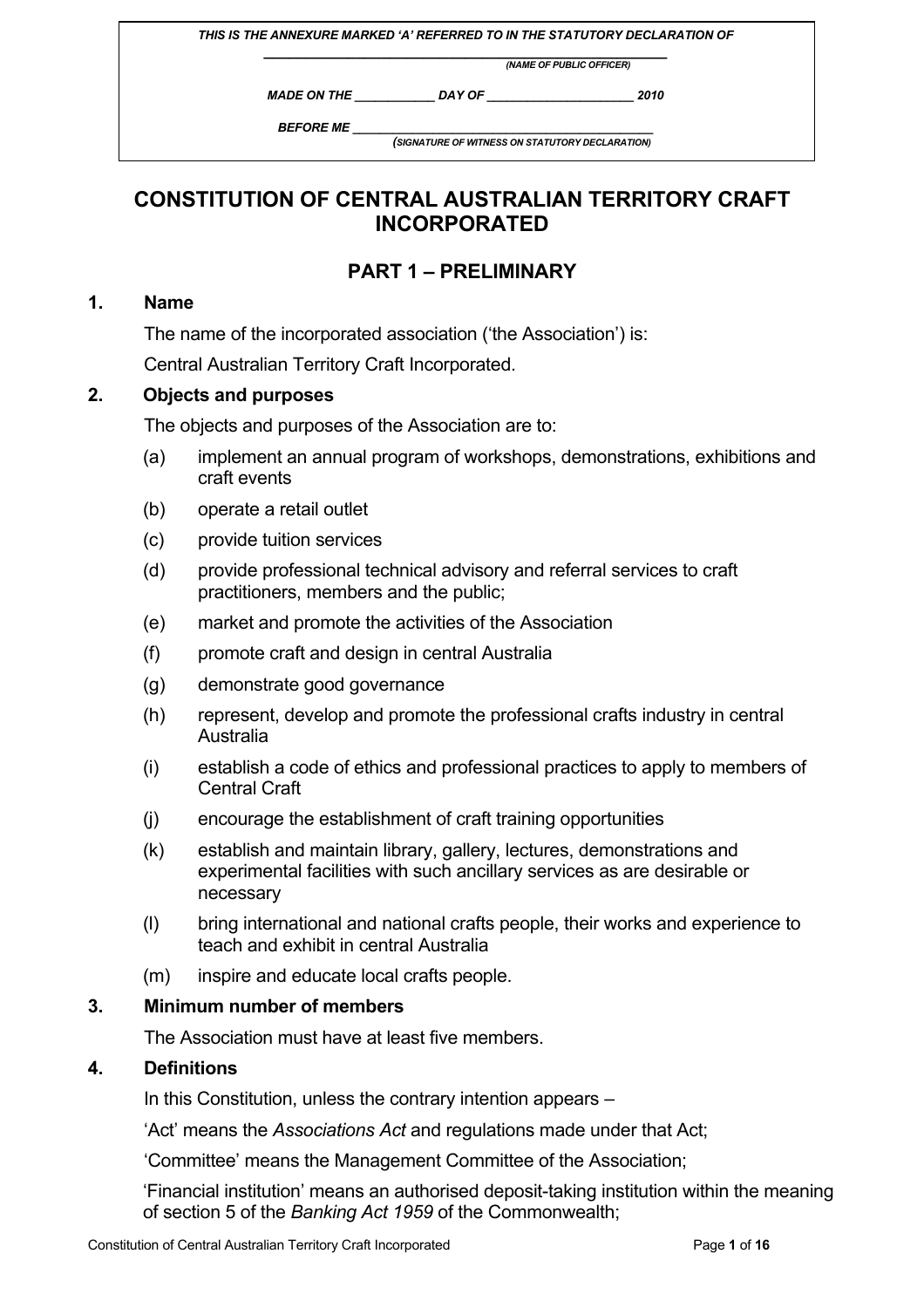'General meeting' means a general meeting of members convened in accordance with clause 41;

'Member' means a member of the Association;

'Register of members' means the register of the Association's members established and maintained under section 34 of the Act;

'Special resolution' means a resolution notice of which is given under clause 44 and passed in accordance with section 37 of the Act.

'Central Craft' means Central Australian Territory Craft Incorporated.

'Secretary' refers to the Secretary of the Management Committee or his/her delegate.

'Treasurer' refers to the Treasurer of the Management Committee or his/her delegate.

## **PART 2 – CONSTITUTION AND POWERS OF ASSOCIATION**

## **5. Powers of Association**

- (1) For achieving its objects and purposes, the Association has the powers conferred by sections 11 and 13 of the Act.
- (2) Subject to the Act, the Association may do all things necessary or convenient for carrying out its objects or purposes, and in particular, may –
	- (a) acquire, hold and dispose of real or personal property;
	- (b) open and operate accounts with financial institutions;
	- (c) invest its money in any security in which trust monies may lawfully be invested;
	- (d) raise and borrow money on the terms and in the manner it considers appropriate;
	- (e) secure the repayment of money raised or borrowed, or the payment of a debt or liability;
	- (f) appoint agents to transact business on its behalf; and
	- (g) enter into any other contract it considers necessary or desirable.

## **6. Effect of Constitution**

This Constitution binds every member and the Association to the same extent as if every member and the Association had signed and sealed this Constitution and agreed to be bound by it.

## **7. Inconsistency between Constitution and Act**

If there is any inconsistency between this Constitution and the Act, the Act prevails.

## **8. Altering the Constitution**

- (1) The Association may alter this Constitution by special resolution but not otherwise.
- (2) If the Constitution is altered, the Public Officer must ensure compliance with section 23 of the Act.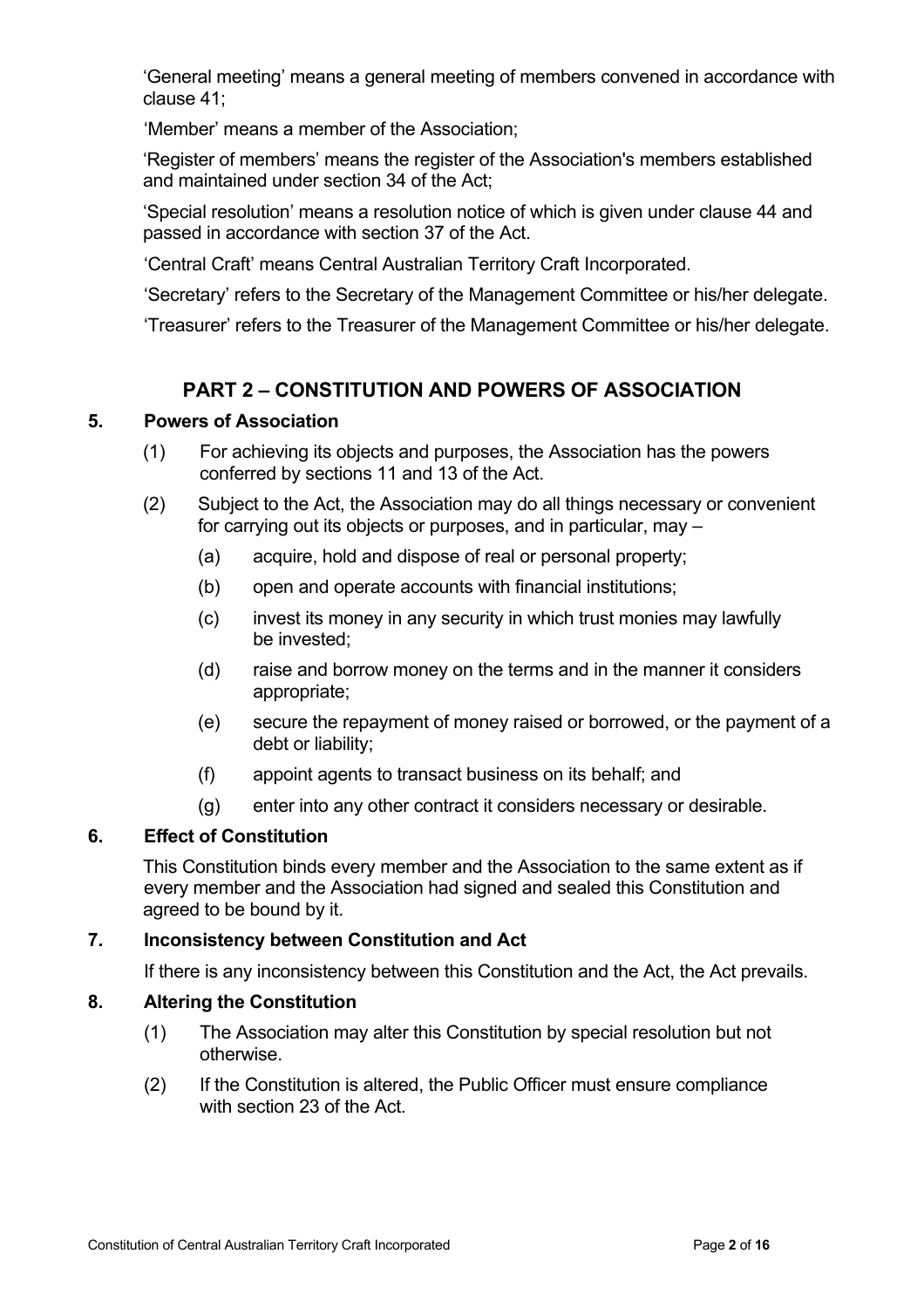## **PART 3 – MEMBERS**

## *Division 1 – Membership*

### **9. Application for membership**

To apply to become a member of the Association a person must –

- (a) Submit a written application for membership to the Committee in a for approved by the Committee; and
- (b) Have paid a membership fee

## **9.1 Types of memberships**

The membership of the Association shall consist of the following categories, each of which, with the exception of (h) shall entitle the member (or group membership) to one vote at general meetings:

- (a) 'General' members shall be practising crafts persons and/or persons interested in the objects of the Association;
- (b) 'Student' members shall be persons engaged in an accredited course of study. Evidence of enrolment required with membership application:
- (c) 'Pensioner/Senior' members shall be persons otherwise qualified to be general members but who are in receipt of a pension by reason of age, disability or any other cause, or holders of a senior's card. Evidence of pension or senior's card required with membership application;
- (d) 'Honorary Life Members' shall be persons upon whom the Committee has conferred the rights and privileges of members of the Association in recognition of their contribution to the development and administration of craft in the Northern Territory. Central Craft will honour the membership privileges for Honorary Life Members appointed by the Crafts Council and Territory Craft;
- (e) 'Family' members shall be a group of up to 2 adults, and 4 children under the age of 18 years. Members' names must be submitted with membership application. A 'Family' membership is entitled to one vote;
- (f) 'Group' members shall be not for profit, charitable or other organisations or groups accepted by the Committee for membership of the Association. One nominated person must be listed to represent the Group. A 'Group' membership is entitled to one vote. A fee structure will apply for different sized groups;
- (g) 'Organisation/Business' members shall be any for profit organisation, business or group accepted by the Committee for membership of the Association. One nominated person must be listed to represent the Organisation/Business. An 'Organisation/Business' membership is entitled to one vote. A fee structure will apply for different sized organisations/businesses;
- (h) 'Temporary' members shall be short-term (up to 6 months) studio residents of Central Craft accepted by the Committee for membership for the period of their residence.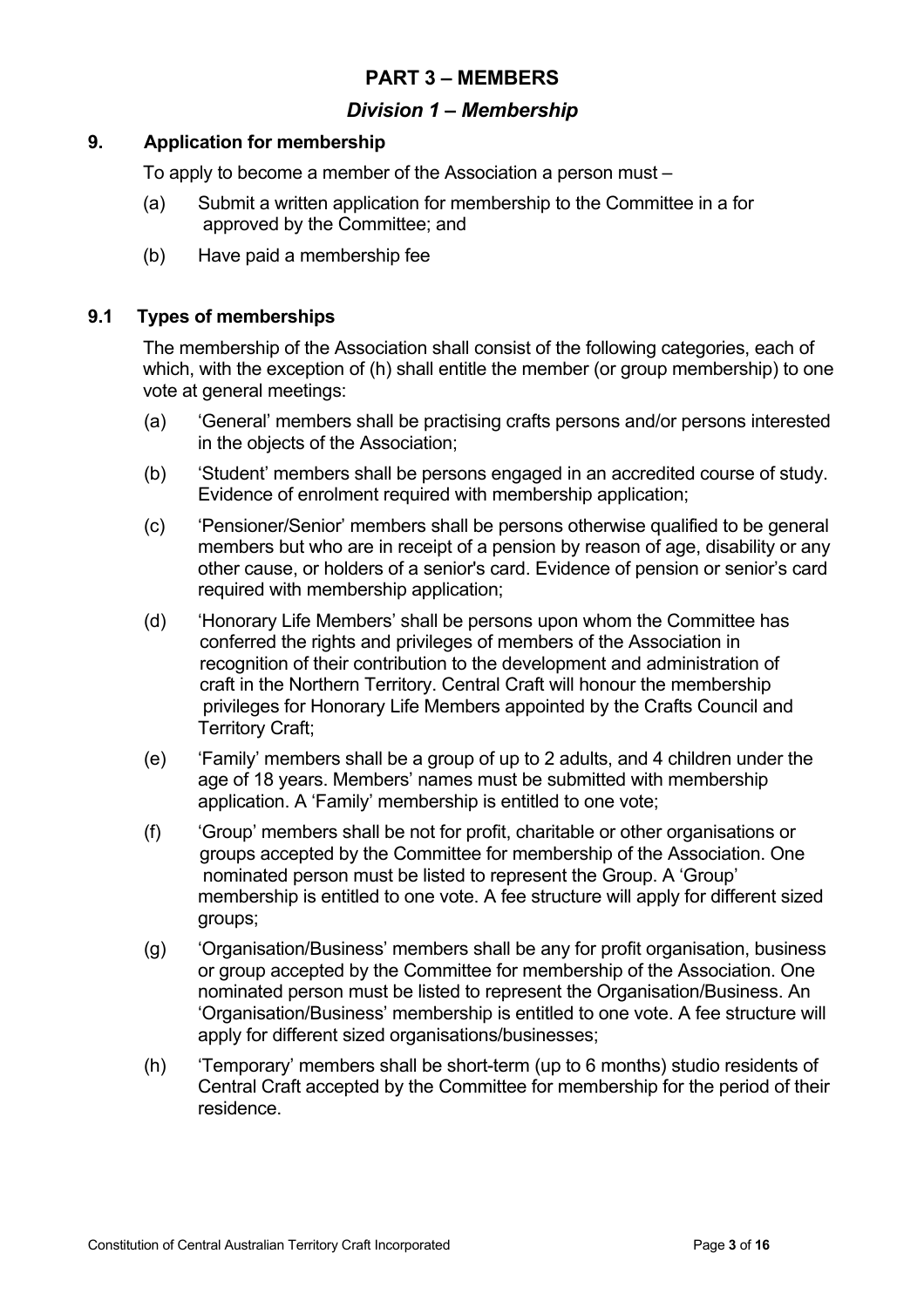## **9.2 Benefits of membership**

General, Student, Pensioner/Senior and Honorary Life Members shall be entitled to:

- (a) Each edition of the Central Craft Newsletter
- (b) Access to available workshop facilities
- (c) Discounts on classes, workshops and gallery hire
- (d) Invitations to Central Craft events
- (e) Use of the Central Craft Library
- (f) Annual Members' Exhibition
- (g) Sales and marketing opportunities through the Central Craft Retail Outlet
- (h) A voice for craft development in Central Australia

Family memberships shall be entitled to the same as General, Student, Pensioner/Senior and Honorary Life Members except

- (a) Each edition of the Central Craft Newsletter one for the whole membership
- (b) One discount per workshop
- (c) Invitations to Central Craft events one for the whole membership

Group and Organisation/Business memberships shall be entitled to:

- (a) Each edition of the Central Craft Newsletter one for the whole membership
- (b) Access to available workshop facilities as a group
- (c) Invitations to Central Craft events one for the whole membership
- (d) Access to the Central Craft Library when using workshop facilities (no borrowing)
- (e) Sales and marketing opportunities through the Central Craft Retail Outlet
- (f) A voice for craft development in Central Australia

Temporary memberships shall be entitled to:

- (a) Each edition of the Central Craft Newsletter
- (b) Access to available workshop facilities
- (c) Discounts on classes, workshops and gallery hire
- (d) Invitations to Central Craft events
- (e) Use of the Central Craft Library
- (f) Sales and marketing opportunities through the Central Craft Retail Outlet
- (g) A voice for craft development in Central Australia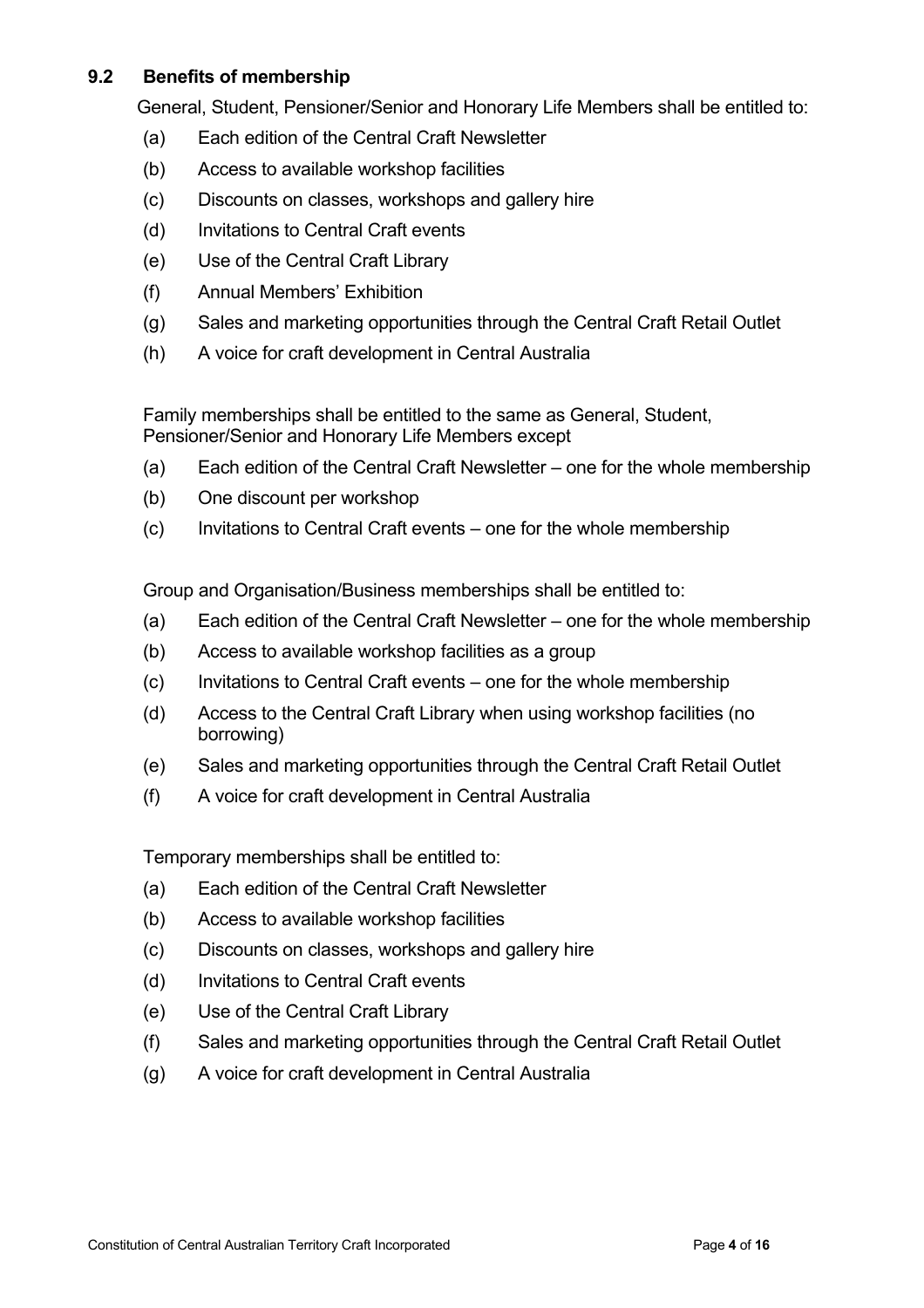## **10. Membership fee**

- (1) The applicant becomes a member on payment of the membership fee.
- (2) The membership fee is the amount determined from time to time by resolution at a general meeting.
- (3) Each member must pay the annual membership fee to Central Craft.
- (4) Renewing members must pay their annual subscription within 2 months of the due date otherwise they cease to be a member, unless the Committee determines otherwise.
- (5) Pro rata six month memberships may be made available midyear at the discretion of the Committee.

## *Division 2 – Rights of members*

## **11. General**

- (1) Subject to clause 12(2), a member may exercise the rights of membership when his or her name is entered in the register of members.
- (2) A right of membership of the Association
	- (a) is not capable of being transferred or transmitted to another person; and
	- (b) terminates on the cessation of membership whether by death, resignation or otherwise.

#### **12. Voting**

- (1) Subject to sub clause (2) and clause 9.1, each member has one vote at general meetings of the Association.
- (2) A member is not eligible to vote until 7 working days after his or her membership application has been accepted.

## **13. Notice of meetings and special resolutions**

The Secretary must give all members notice of general meetings and special resolutions in the manner and time prescribed by this Constitution.

## **14. Access to information on Association**

The following must be available for inspection by members:

- (a) a copy of this Constitution;
- (b) minutes of general meetings;
- (c) annual reports and annual financial reports.

## **15. Raising grievances and complaints**

- (1) A member may raise a grievance or complaint about a committee member, the Committee or another member of the Association.
- (2) The grievance or complaint must be dealt with by the procedures set out in Part 8.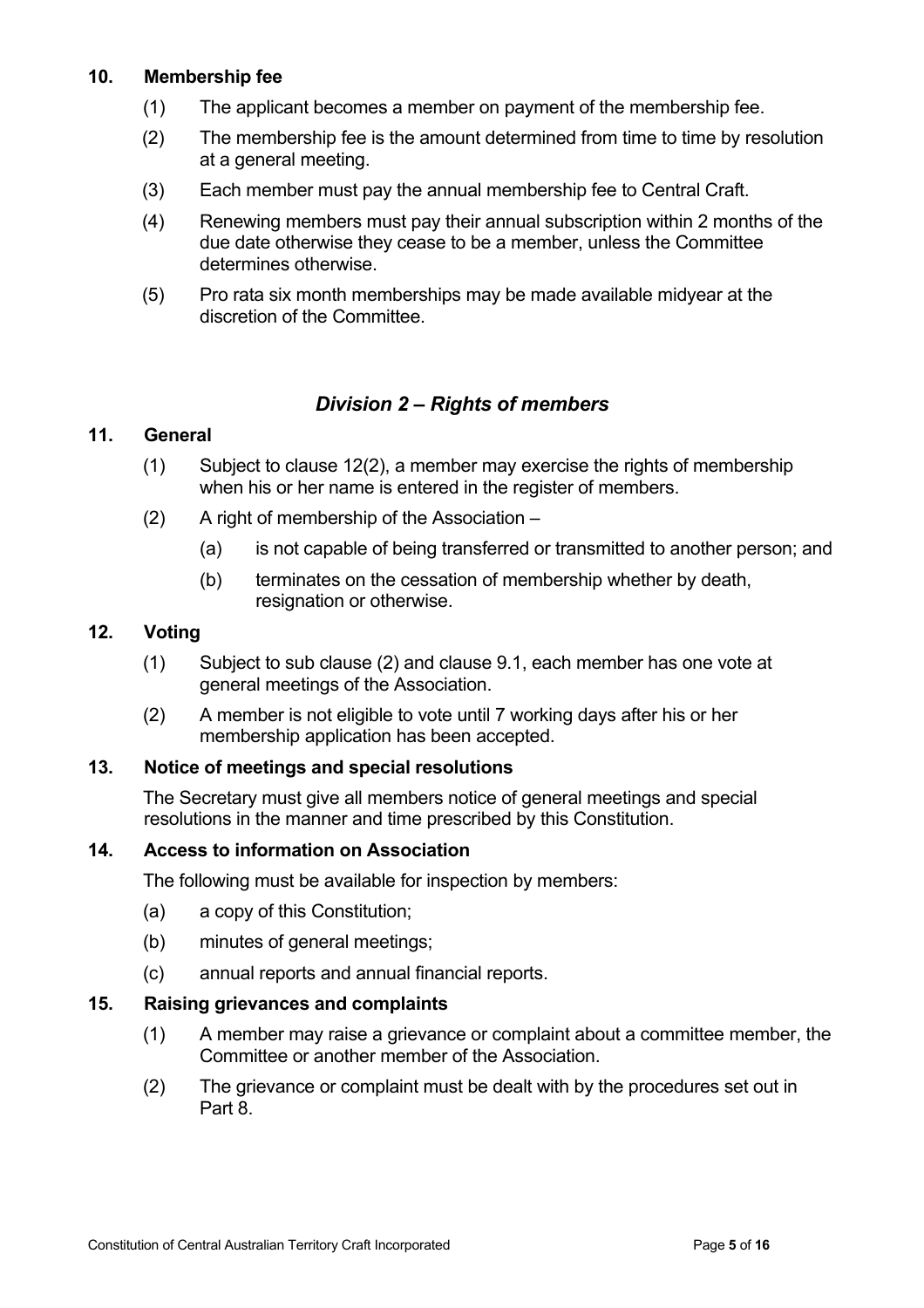## *Division 3 – Termination, death, suspension and expulsion*

## **16. Termination of membership**

Membership of the Association may be terminated by –

- (a) a notice of resignation addressed and posted to the Association or given personally to the Secretary or another committee member;
- (b) non-payment of the annual membership fee within the time allowed under clause 10; or
- (c) Expulsion in accordance with this Division.

## **17. Death of member or whereabouts unknown**

If a member dies or the whereabouts of a member are unknown, the Committee must cancel the member's membership.

#### **18. Suspension or expulsion of members**

- (1) If the Committee considers that a member should be suspended or expelled because his or her conduct is detrimental to the interests of the Association, the Committee must give notice of the proposed suspension or expulsion to the member.
- (2) The notice must
	- $(a)$  be in writing and include
		- (i) the time, date and place of the Committee meeting at which the question of that suspension or expulsion will be decided; and
		- (ii) the particulars of the conduct
	- (b) be given to the member not less than 30 days before the date of the Committee meeting referred to in paragraph (a) (i).
- (3) At the meeting, the Committee must afford the member a reasonable opportunity to be heard or to make representations in writing.
- (4) The Committee may suspend or expel or decline to suspend or expel the member from the Association and must give written notice of the decision and the reason for it to the member.
- (5) Subject to clause 19, the decision to suspend or expel a member takes effect 14 days after the day on which notice of the decision is given to the member.

#### **19. Appeals against suspension or expulsion**

- (1) A member who is suspended or expelled under clause 18 may appeal against that suspension or expulsion by giving notice to the Secretary within 14 days after receipt of the Committee's decision.
- (2) The appeal must be considered at a general meeting of the Association and the member must be afforded a reasonable opportunity to be heard at the meeting or to make representations in writing prior to the meeting for circulation at the meeting.
- (3) The members present at the general meeting must, by resolution, either confirm or set aside the decision of the Committee to suspend or expel the member.
- (4) The member is not suspended or does not cease to be a member until the decision of the Committee to suspend or expel him or her is confirmed by a resolution of the members.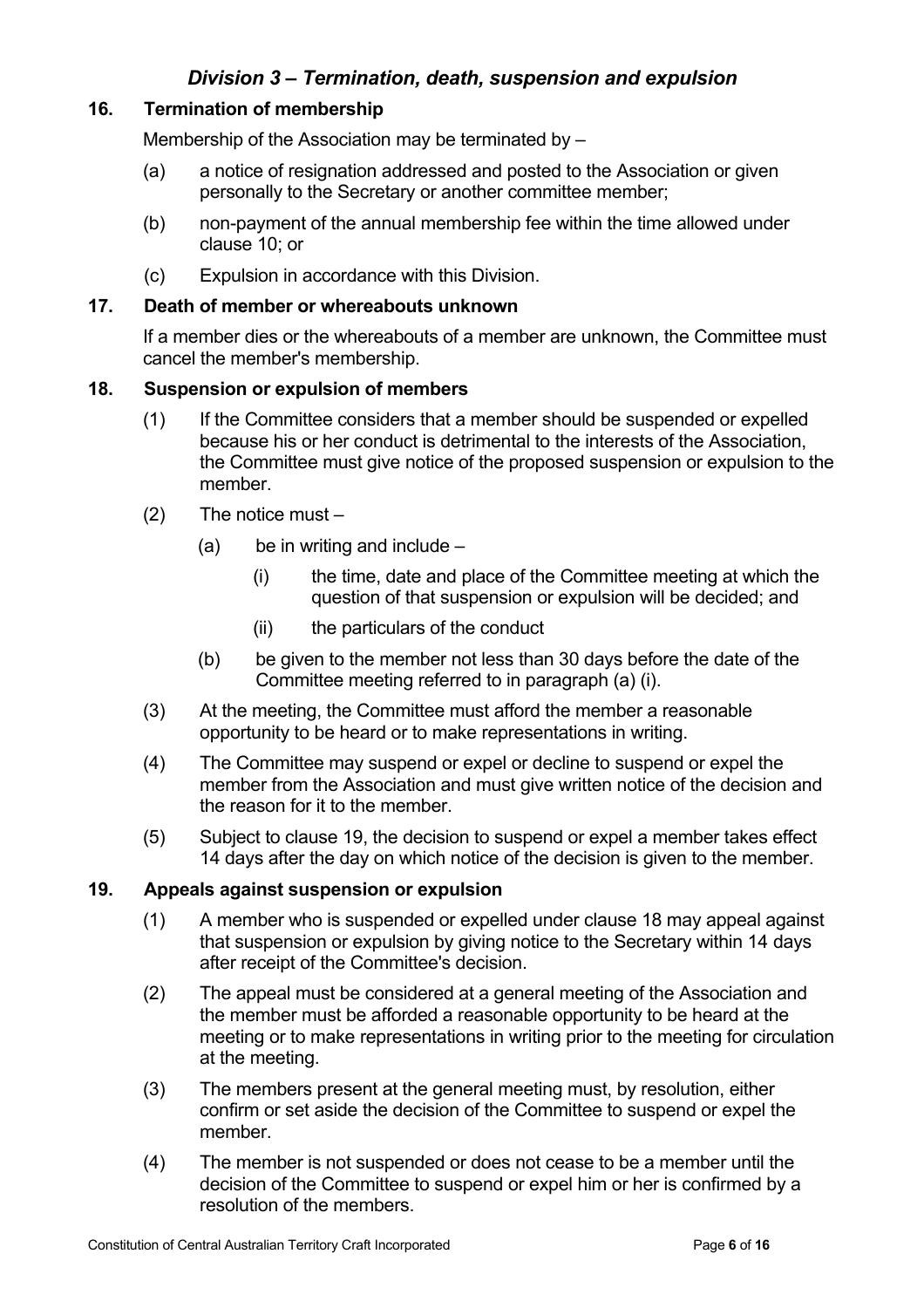## **PART 4 – MANAGEMENT COMMITTEE**

## *Division 1 – General*

#### **20. Role and powers**

- (1) The business of the Association must be managed by or under the direction of a Committee.
- (2) The Committee may exercise all the powers of the Association except those matters that the Act or this Constitution requires the Association to determine through a general meeting of members.
- (3) The Committee may appoint and remove staff.
- (4) The Committee may establish one or more subcommittees consisting of the members of the Association the Committee considers appropriate.

#### **21. Composition of Committee**

- (1) The Committee consists of
	- (a) a Chairperson
	- (b) a Vice-Chairperson
	- (c) a Secretary
	- (d) a Treasurer
	- (e) A maximum of 4 general members
- (2) The Committee must appoint one member to be the Association's Public Officer. The Public Officer may be a Committee member.

#### **22. Delegation**

- (1) The Committee may delegate to a subcommittee or staff any of its powers and functions other than –
	- (a) this power of delegation; or
	- (b) a duty imposed on the Committee by the Act or any other law.
- (2) The delegation must be in writing and may be subject to the conditions and limitations the Committee considers appropriate.
- (3) The Committee may, in writing, revoke wholly or in part the delegation.

## *Division 2 – Tenure of office*

#### **23. Eligibility of Committee members**

- (1) A Committee member must be 18 years or over.
- (2) A Committee member must be a resident of the Northern Territory.
- (3) Committee members must be elected to the Committee at an annual general meeting or appointed under clause 30.

### **24. Nominations for election to Committee**

- (1) A member is eligible for election to the Committee if the Secretary receives a written nomination for that member by another member not less than 7 days before the date of the next annual general meeting.
- (2) The nomination must be signed by  $-$ 
	- (a) the nominator and a seconder; and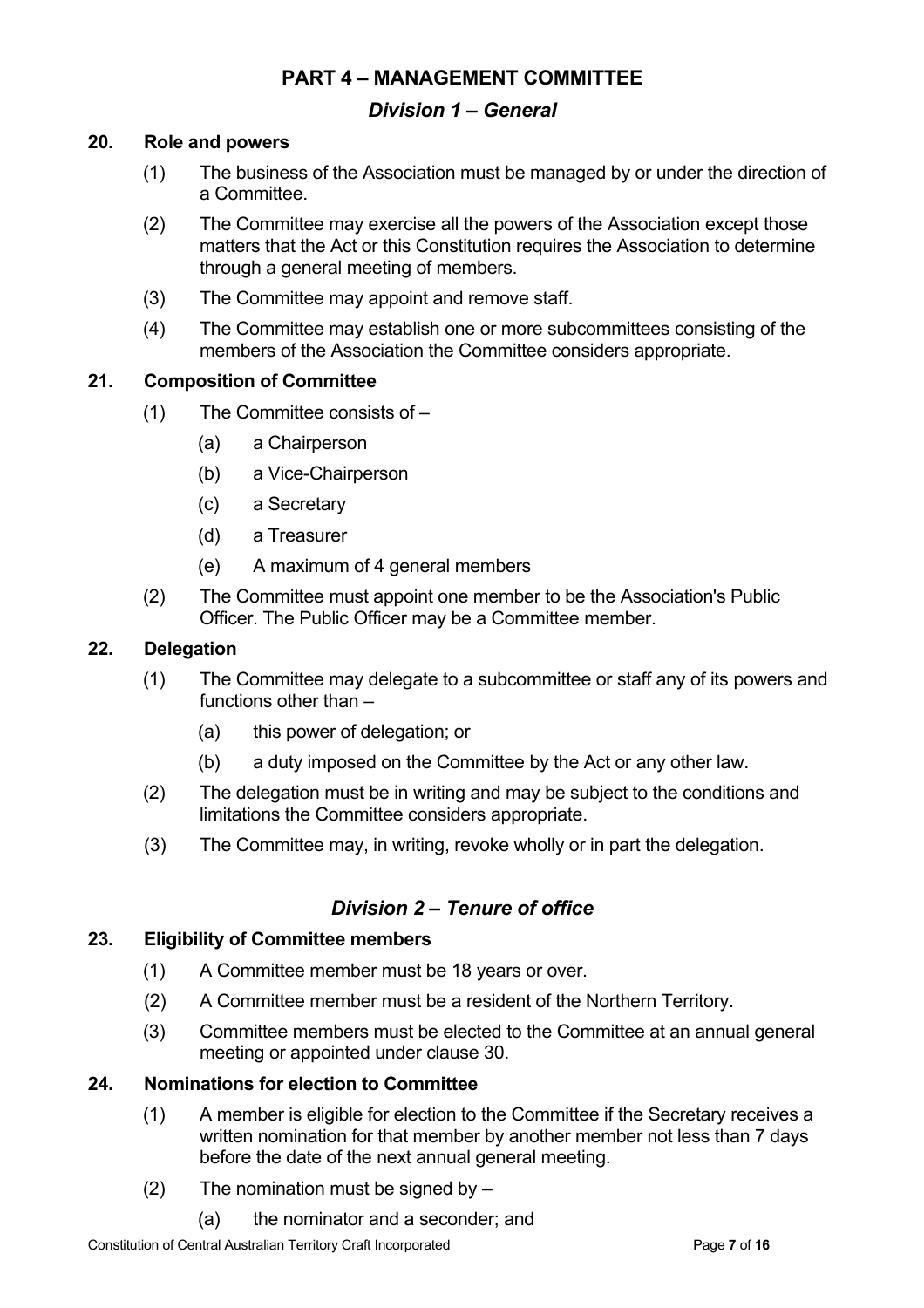- (b) the nominee to signify his or her willingness to stand for election.
- (3) A person who is eligible for election or re-election under this clause may
	- (a) propose or second himself or herself for election or re-election; and
	- (b) vote for himself or herself.

## **25. Retirement of Committee members**

- (1) A Committee member holds office until the next annual general meeting unless the member vacates the office under clause 28 or is removed under clause 29
- (2) Subject to sub clause (3), at an annual general meeting the office of each Committee member becomes vacant and elections for a new Committee must be held.
- (3) The Chairperson of the outgoing Committee must preside at the annual general meeting until a new member is elected as Chairperson.
- (4) Members may serve no more than three consecutive terms on the Committee.

## **26. Election by default**

- (1) If the number of persons nominated for election to the Committee under clause 24 does not exceed the number of vacancies to be filled, the Chairperson must declare the persons to be duly elected as members of the Committee at the annual general meeting.
- (2) If vacancies remain on the Committee after the declaration under sub clause (1), additional nominations of Committee members may be accepted from the floor of the annual general meeting.
- (3) If the nominations from the floor do not exceed the number of remaining vacancies, the Chairperson must declare those persons to be duly elected as members of the Committee.
- (4) If the nominations from the floor are less than the number of remaining vacancies, the unfilled vacancies are taken to be casual vacancies and must be filled by the new Committee in accordance with clause 30.

## **27. Election by ballot**

- (1) If the number of nominations exceeds the number of vacancies on the Committee, ballots for those positions must be conducted.
- (2) The ballot must be conducted in a manner determined from time to time by resolution at a general meeting.
- (3) The members chosen by ballot must be declared by the Chairperson to be duly elected as members of the Committee.

## **28. Vacating office**

The office of a Committee member becomes vacant if –

- (a) The member
	- (i) is disqualified from being a Committee member under section 30 or 40 of the Act
	- (ii) resigns by giving written notice to the Committee
	- (iii) dies or is rendered permanently incapable of performing the duties of office by mental or physical ill-health;
	- (iv) ceases to be a resident of the Territory; or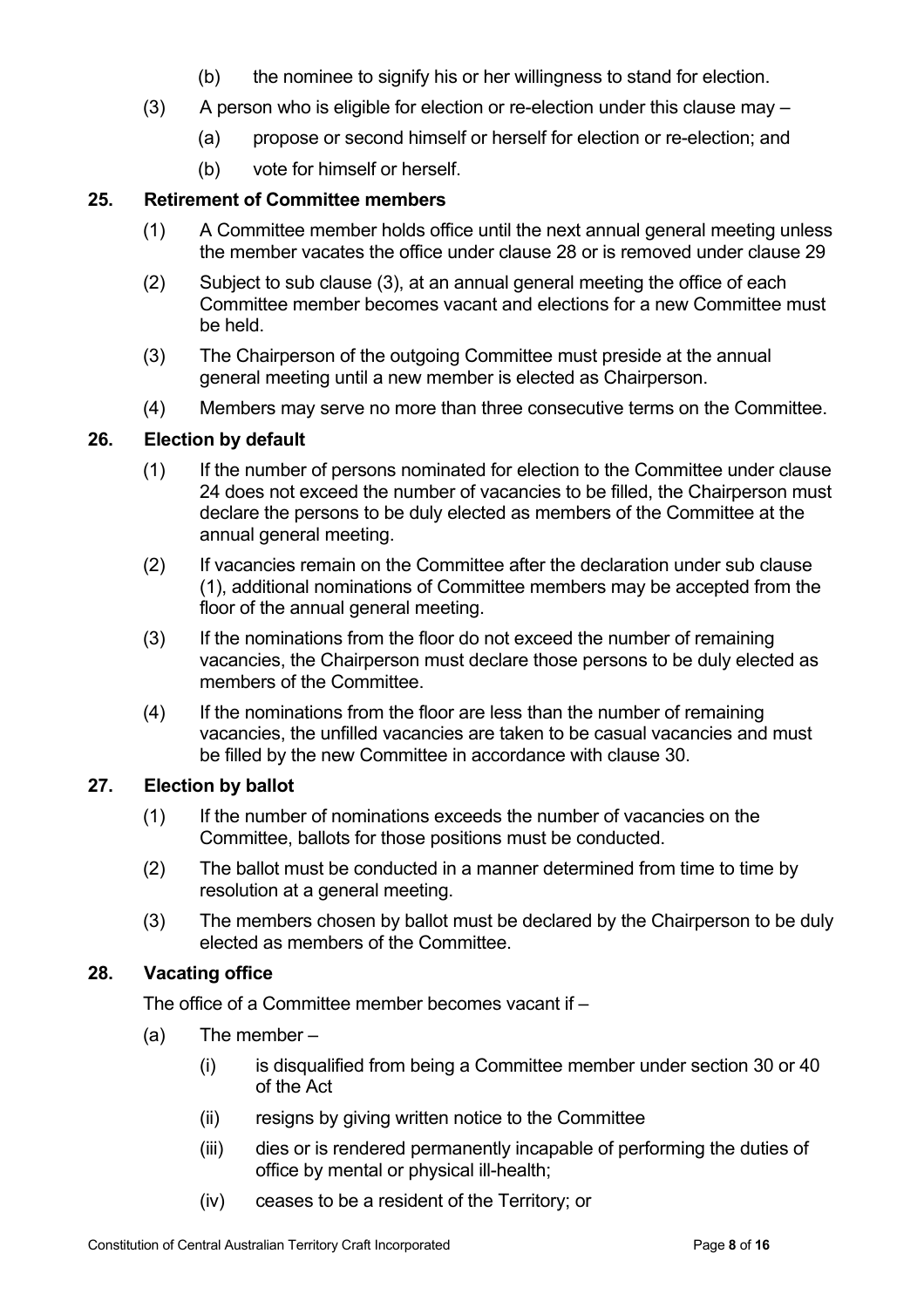- (b) The member is absent from more than
	- (i) 3 consecutive Committee meetings; or
	- (ii) 3 Committee meetings in the same financial year without tendering an apology to the Chairperson;

of which meetings the member received notice and the Committee has resolved to declare the office vacant.

## **29. Removal of Committee member**

- (1) The Association, through a special general meeting of members, may remove any Committee member before the member's term of office ends.
- (2) If a vacancy arises through removal under sub clause (1), an election must be held to fill the vacancy.

#### **30. Filling casual vacancy on Committee**

- (1) If a vacancy remains on the Committee after the application of clause 26 or if the office of a Committee member becomes vacant under clause 28, the Committee may appoint any member of the Association to fill that vacancy.
- (2) However, if the office of Public Officer becomes vacant, a person must be appointed under section 27(6) of the Act to fill the vacancy.
- (3)

## *Division 3 – Duties of committee members*

#### **31. Collective responsibility of Committee**

- (1) As soon as practicable after being elected to the Committee, each Committee member must become familiar with the Act and regulations made under the Act.
- (2) The Committee is collectively responsible for ensuring the Association complies with the Act and regulations made under the Act.

## **32. Chairperson and Vice-Chairperson**

- (1) Subject to subclauses (2) and (3), the Chairperson must preside at all general meetings and Committee meetings.
- (2) If the Chairperson is absent from a meeting, the Vice-Chairperson must preside at the meeting.
- (3) If the Chairperson and the Vice-Chairperson are both absent, the presiding member for that meeting must be –
	- (a) a member elected by the other members present if it is a general meeting; or
	- (b) a Committee member elected by the other Committee members present if it is a Committee meeting.

## **33. Secretary**

The Secretary or his/her delegate must –

- (a) coordinate the correspondence of the Association
- (b) ensure minutes of all proceedings of general meetings and of Committee meetings are kept in accordance with section 38 of the Act
- (c) maintain the register of members in accordance with section 34 of the Act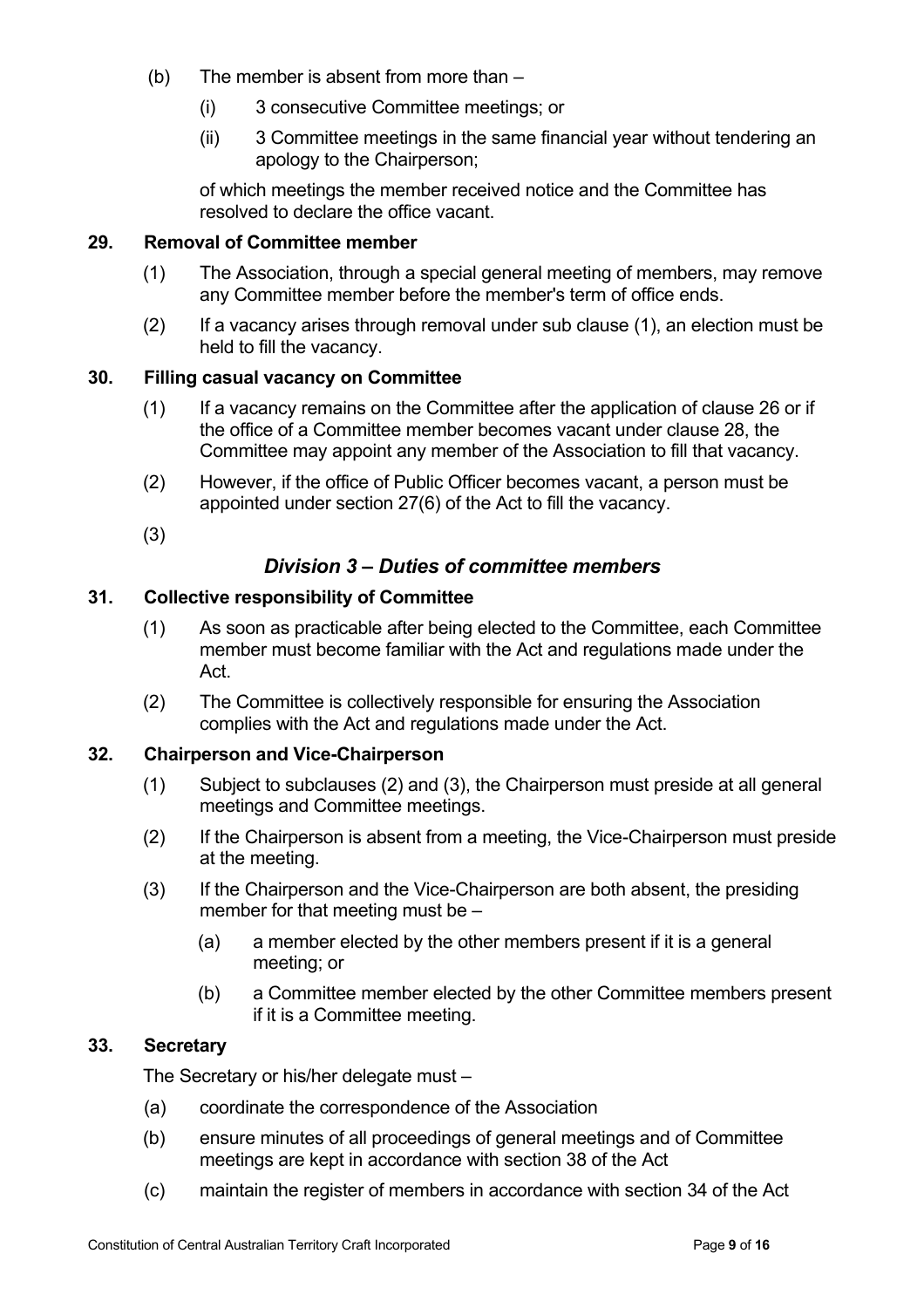- (d) unless the members resolve otherwise at a general meeting have custody of all books, documents, records and registers of the Association, other than those required by clause 34(5) to be in the custody of the Treasurer; and
- (e) perform any other duties imposed by this Constitution on the Secretary.

## **34. Treasurer**

- (1) The Treasurer or his/her delegate must
	- (a) receive all monies paid to or received by the Association and issue receipts for those monies in the name of the Association
	- (b) pay all monies received into the account of the Association within 5 working days after receipt
	- (c) make any payments authorised by the Committee or by a general meeting of the Association from the Association's funds; and
	- (d) ensure cheques are signed by 2 signatories, one of whom must be from the Committee
- (2) The Treasurer must ensure the accounting records of the Association are kept in accordance with section 41 of the Act.
- (3) The Treasurer must coordinate the preparation of the Association's annual statement of accounts.
- (4) If directed to do so by the Chairperson, the Treasurer must submit to the Committee a report, balance sheet or financial statement in accordance with that direction.
- (5) The Treasurer has custody of all securities, books and documents of a financial nature and accounting records of the Association unless the members resolve otherwise at a general meeting.
- (6) The Treasurer must perform any other duties imposed by this Constitution on the Treasurer.

## **35. Public Officer**

- (1) The Public Officer must ensure that documents are filed with the Commissioner of Consumer Affairs in accordance with sections 23, 28 and 45 of the Act.
- (2) The public officer must keep a current copy of the Constitution of the Association.

## **PART 5 – MEETINGS OF MANAGEMENT COMMITTEE**

## **36. Frequency and calling of meetings**

- (1) The Committee must meet together for the conduct of business at least 4 times in each financial year.
- (2) The Chairperson, or at least half the Committee members, may at any time convene a special meeting of the Committee.
- (3) A special meeting may be convened to deal with an appeal under clause 19.

## **37. Voting and decision making**

- (1) Each Committee member present at the meeting has a deliberative vote.
- (2) A question arising at a Committee meeting must be decided by a majority of votes.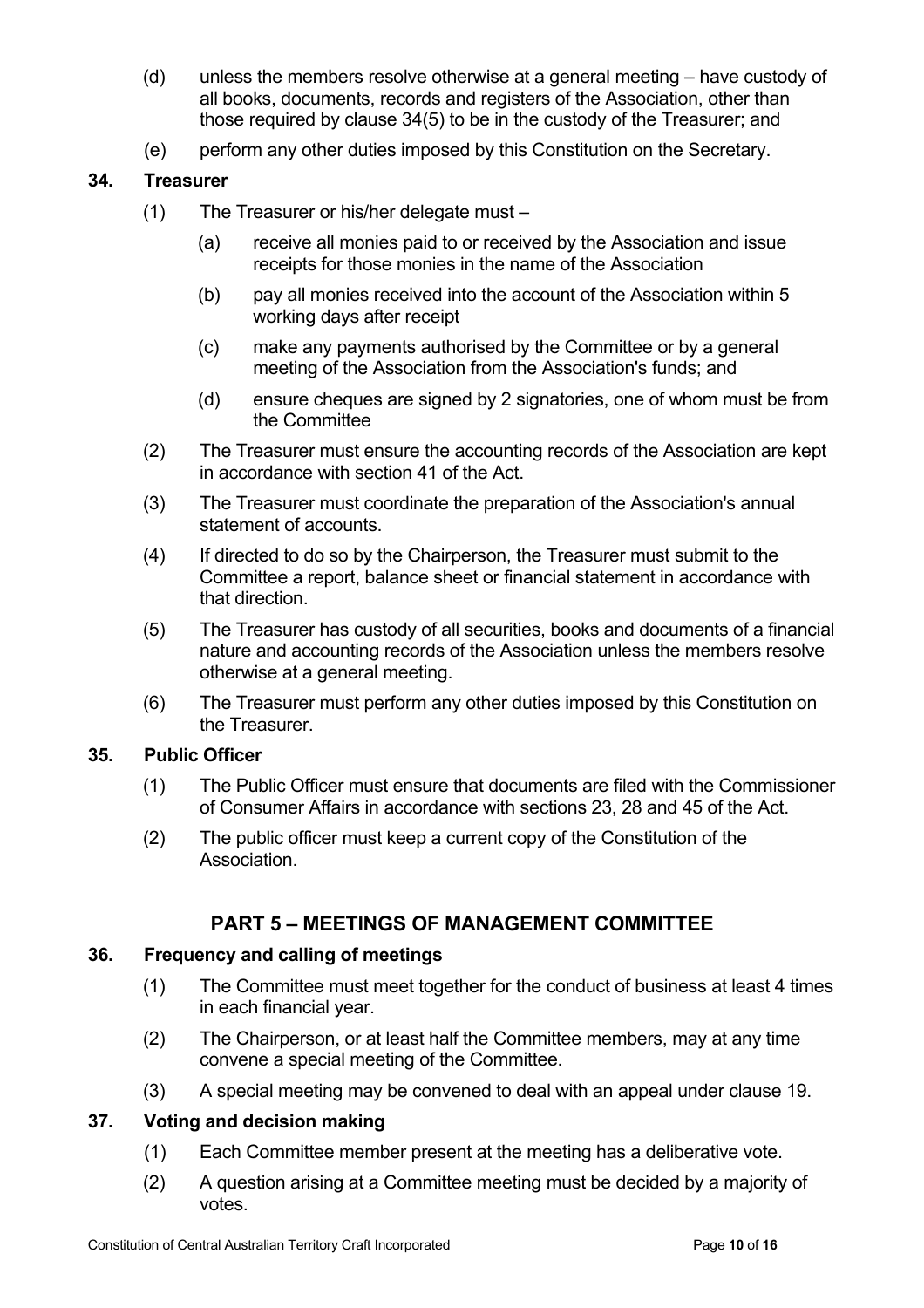(3) If there is no majority, the person presiding at the meeting has a casting vote in addition to a deliberative vote.

## **38. Quorum**

For a Committee meeting, one-half of the Committee members constitute a quorum.

## **39. Procedure and order of business**

- (1) The procedure to be followed at a Committee meeting must be determined from time to time by the Committee.
- (2) The order of business may be determined by the members present at the meeting.
- (3) Only the business for which the meeting is convened may be considered at a special meeting.

## **40. Disclosure of interest**

- (1) A Committee member who has a direct or indirect pecuniary interest in a contract, or proposed contract, with the Association must disclose the nature and extent of the interest to the Committee in accordance with section 31 of the Act.
- (2) The Secretary must record the disclosure in the minutes of the meeting.
- (3) The Chairperson must ensure a Committee member who has a direct or indirect pecuniary interest in a contract, or proposed contract, complies with section 32 of the Act.

# **PART 6 – GENERAL MEETINGS**

## **41. Convening general meetings**

- (1) The Association must hold its first annual general meeting within 18 months of its incorporation.
- (2) The Association must hold all subsequent annual general meetings within 5 months after the end of the Association's financial year.
- $(3)$  The Committee
	- (a) may at any time convene a special general meeting
	- (b) must, within 30 days after the Secretary receives a notice under clause 19(1), convene a special general meeting to deal with the appeal to which the notice relates; and
	- (c) must, within 30 days after it receives a request under clause 42(1), convene a special general meeting for the purpose specified in that request.

## **42. Special general meetings**

- (1) Half the quorum of members for a general meeting may make a written request to the Committee for a special general meeting.
- (2) The request must
	- (a) state the purpose of the special general meeting; and
	- (b) be signed by the members making the request.
- (3) If the Committee fails to convene a special general meeting within the time allowed –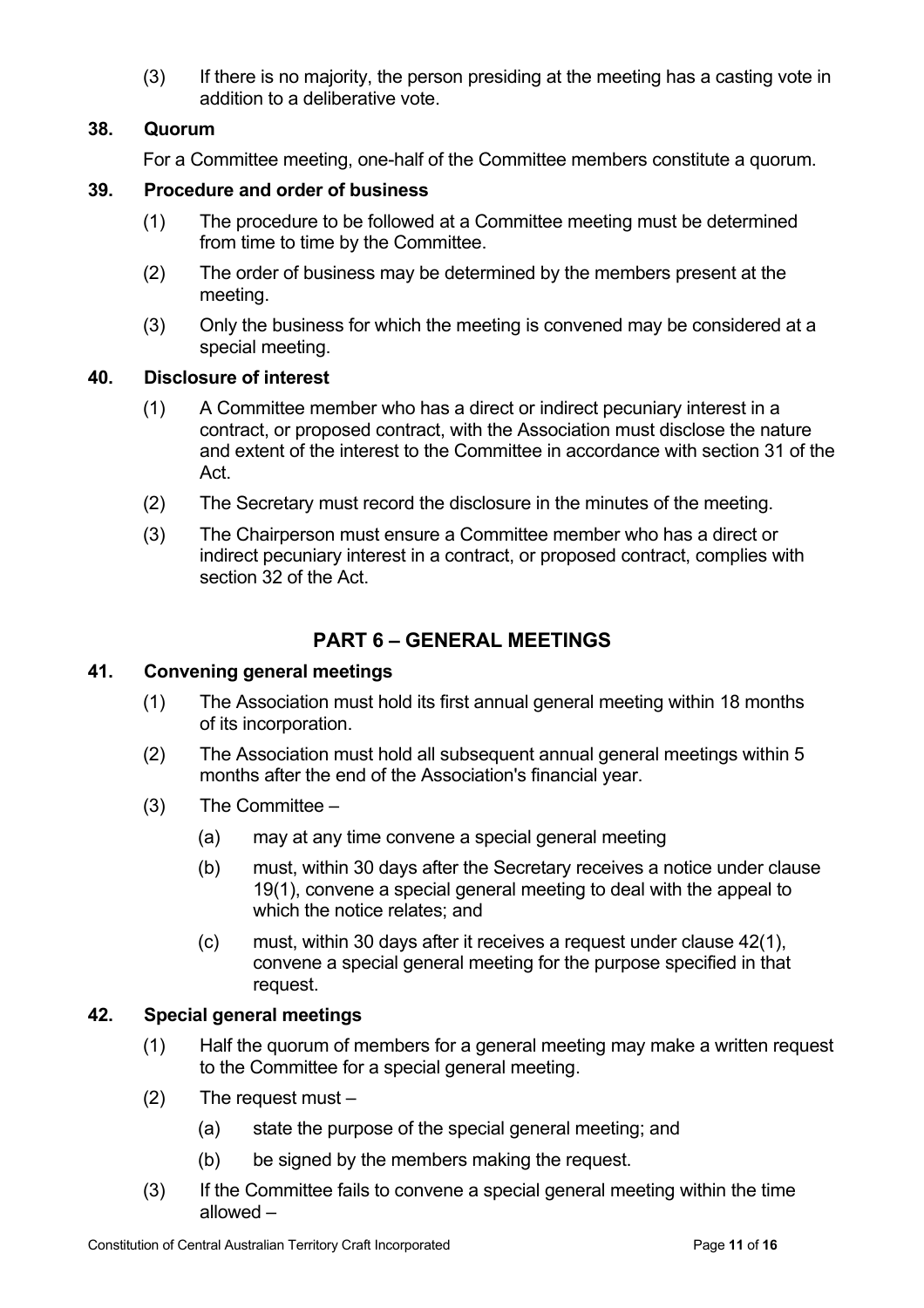- (a) for clause  $41(3)(b)$  the appeal against the decision of the Committee is upheld; and
- (b) for clause  $41(3)(c)$  the members who made the request may convene a special general meeting as if they were the Committee.
- $(4)$  If a special general meeting is convened under sub clause  $(3)(b)$ , the Association must meet any reasonable expenses of convening and holding the special general meeting.
- (5) The Secretary must give to all members not less than 21 days notice of a special general meeting.
- $(6)$  The notice must specify
	- (a) when and where the meeting is to be held; and
	- (b) the particulars of and the order in which business is to be transacted.

## **43. Annual general meeting**

- (1) The Secretary must give to all members at least 30 days notice of an annual general meeting.
- $(2)$  The notice must specify
	- (a) when and where the meeting is to be held; and
	- (b) the particulars of and the order in which business is to be transacted.
- (3) The order of business for each annual general meeting is as follows:
	- (a) first the consideration of the accounts and reports of the Committee
	- (b) second the election of new committee members
	- (c) third any other business requiring consideration by the Association at the meeting.

## **44. Special resolutions**

- (1) A special resolution may be moved at any general meeting of the Association.
- (2) The Secretary must give all members at least 21 days notice of the meeting at which a special resolution is to be proposed.
- (3) The notice must include the resolution to be proposed and the intention to propose the resolution as a special resolution.

## **45. Notice of meetings**

- (1) The Secretary must give a notice under this Part by  $-$ 
	- (a) serving it on a member personally; or
	- (b) sending it by post or by electronic mail to a member at the address of the member appearing in the register of members.
- $(2)$  If a notice is sent by post under sub clause  $(1)$  (b), sending of the notice is taken to have been properly effected if the notice is addressed and posted to the member by ordinary prepaid mail.
- (3) If a notice is sent by electronic mail under sub clause (1) (b), sending of the notice is taken to have been properly effected unless a delivery error message is received.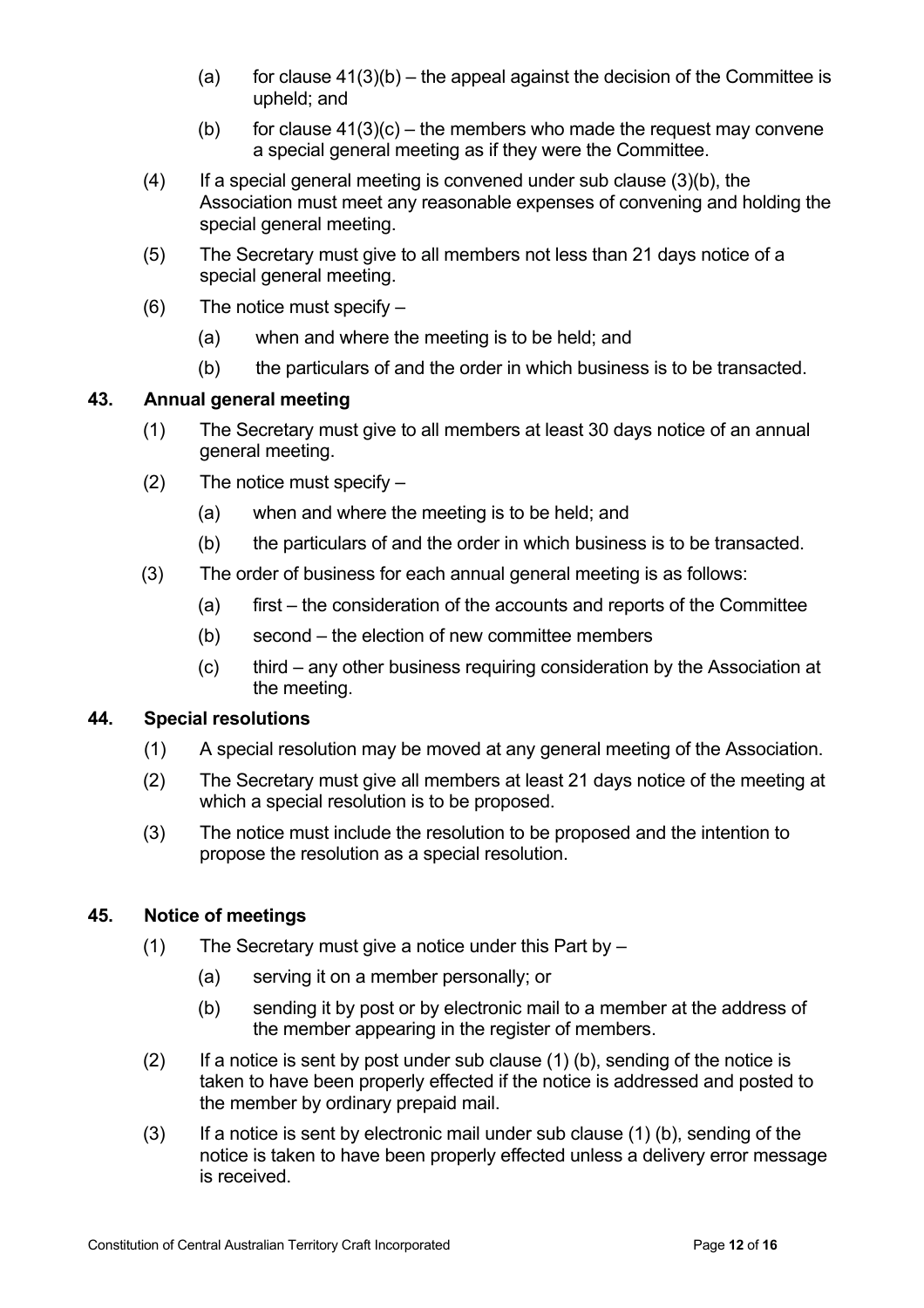## **46. Quorum at general meetings**

At a general meeting seven members present in person constitutes a quorum.

## **47. Lack of quorum**

- (1) If within 30 minutes after the time specified in the notice for the holding of a general meeting a quorum is not present –
	- (a) for an annual general meeting or special general meeting convened under clause  $41(3)(a)$  – the meeting stands adjourned to the same time on the same day in the following week and to the same place
	- (b) for a meeting convened under clause  $41(3)(b)$  the members who are present in person or by proxy may proceed with hearing the appeal for which the meeting is convened; or
	- (c) for a meeting convened under clause  $41(3)(c)$  the meeting lapses.
- $(2)$  If within 30 minutes after the time appointed by sub clause  $(1)(a)$  for the resumption of an adjourned general meeting a quorum is not present, the members who are present in person or by proxy may proceed with the business of that general meeting as if a quorum were present.
- (3) The Chairperson may, with the consent of a general meeting at which a quorum is present, and must, if directed by the members at the meeting, adjourn that general meeting from time to time and from place to place.
- (4) There must not be transacted at an adjourned general meeting any business other than business left unfinished or on the agenda at the time when the general meeting was adjourned.
- (5) If a general meeting is adjourned for a period of 30 days or more, the Secretary must give notice of the adjourned general meeting as if that general meeting were a fresh general meeting.

## **48. Voting**

- (1) Subject to clause 12(2), each member present in person or by proxy at a general meeting is entitled to a deliberative vote.
- $(2)$  At a general meeting
	- (a) an ordinary resolution put to the vote is decided by a majority of votes made in person or by proxy; and
	- (b) a special resolution put to the vote is passed if three-quarters of the members who are present in person or by proxy vote in favour of the resolution.
- (3) A poll may be demanded by the Chairperson or by 3 or more members present in person or by proxy.
- (4) If demanded, a poll must be taken immediately and in the manner the Chairperson directs.

## **49. Proxies**

A member may appoint in writing another member to be the proxy of the appointing member to attend and vote on behalf of the appointing member at any general meeting.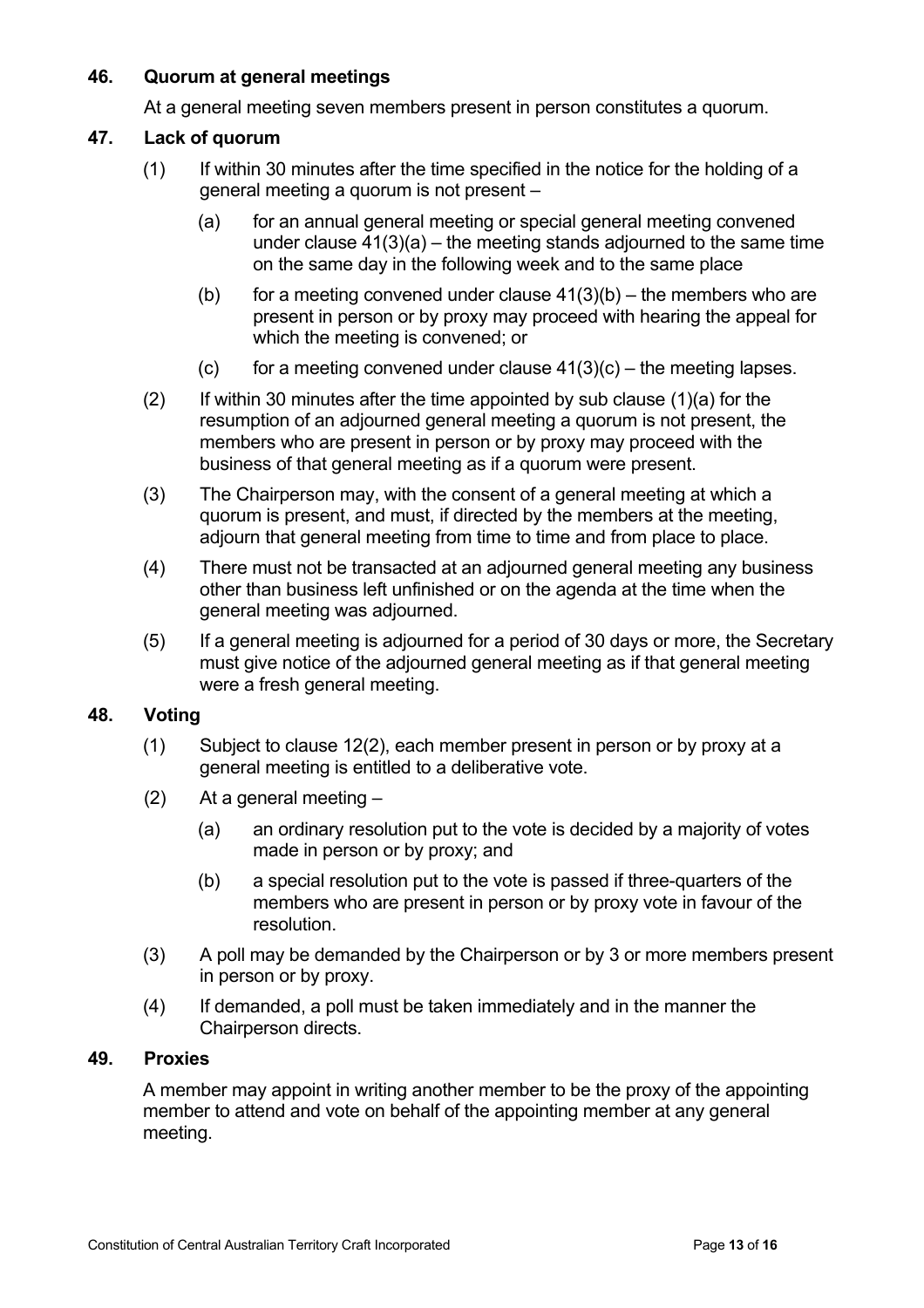## **50. Financial year**

The financial year of the Association is the period of 12 months from 1 January to 31 December.

#### **51. Funds and accounts**

- (1) The Association must open an account with a financial institution from which all expenditure of the Association is made and into which all of the Association's revenue is deposited.
- (2) Subject to any restrictions imposed by the Association at a general meeting, the Committee may approve expenditure on behalf of the Association within the limits of the budget.
- (3) All cheques, drafts, bills of exchange, promissory notes and other negotiable instruments must be signed by 2 signatories, one of whom must be from the Committee.
- (4) All funds of the Association must be deposited into the financial account of the Association no later than 5 working days after receipt or as soon as practicable after that day.
- (5) With the approval of the Committee, the Treasurer may maintain a cash float provided that all money paid from or paid into the float is accurately recorded at the time of the transaction.

#### **52. Accounts and audits**

The responsibility of the Committee under clause 31(2) for ensuring compliance with the Act includes meeting the requirements of Part 5 of the Act and regulations made for that Part relating to –

- (a) the keeping of accounting records
- (b) the preparation and presentation of the Association's annual statement of accounts; and
- (c) the auditing of the Association's accounts.

## **PART 8 – GRIEVANCE AND DISPUTES**

#### **53. Grievance and disputes procedures**

- (1) This clause applies to disputes between
	- (a) a member and another member; or
	- (b) a member and the Committee.
- (2) Within 14 days after the dispute comes to the attention of the parties to the dispute, they must meet and discuss the matter in dispute, and, if possible, resolve the dispute.
- (3) If the parties are unable to resolve the dispute at the meeting, or if a party fails to attend that meeting, then the parties must, within 10 days after the meeting, hold another meeting in the presence of a mediator.
- $(4)$  The mediator must be
	- (a) a person chosen by agreement between the parties; or
	- (b) in the absence of agreement –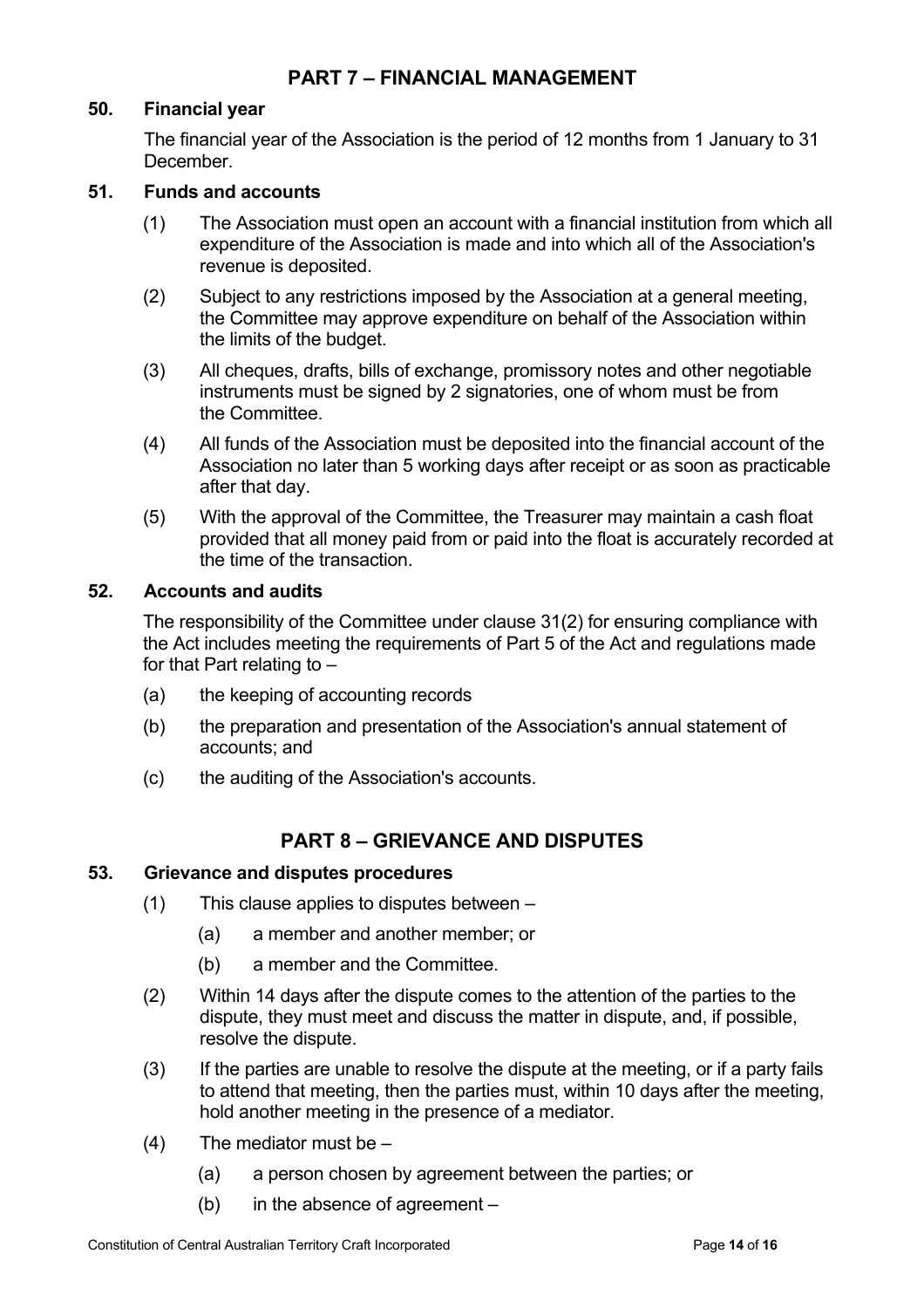- $(i)$  for a dispute between a member and another member  $-$  a person appointed by the Committee; or
- (ii) For a dispute between a member and the Committee a person who is a mediator appointed or employed by the department administering the Act.
- (5) A member of the Association can be a mediator.
- (6) The mediator cannot be a party to the dispute.
- (7) The parties to the dispute must, in good faith, attempt to settle the dispute by mediation.
- (8) The mediator, in conducting the mediation, must
	- (a) give the parties to the mediation process every opportunity to be heard
	- (b) allow due consideration by all parties of any written statement submitted by any party; and
	- (c) ensure natural justice is accorded to the parties to the dispute throughout the mediation process.
- (9) The mediator must not determine the dispute.
- (10) If the mediation process does not result in the dispute being resolved, the parties may seek to resolve the dispute in accordance with the Act or otherwise at law.

## **PART 9 – MISCELLANEOUS**

#### **54. Common seal**

- (1) The common seal of the Association must not be used without the express authority of the Committee and every use of that common seal must be recorded by the Secretary.
- (2) The affixing of the common seal of the Association must be witnessed by any 2 of the following:
	- (a) the Chairperson
	- (b) the Secretary
	- (c) the Treasurer.
- (3) The common seal of the Association must be kept in the custody of the Secretary or another person the Committee from time to time decides.

#### **55. Distribution of surplus assets on winding up**

- (1) If on the winding up or dissolution of the Association, and after satisfaction of all its debts and liabilities, there remains any asset, the assets must not be distributed to the members or former members.
- (2) The surplus assets must be given or transferred to another association incorporated under the Act that –
	- (a) has similar objects or purposes
	- (b) is not carried on for profit or gain to its individual members; and
	- (c) is determined by resolution of the members.